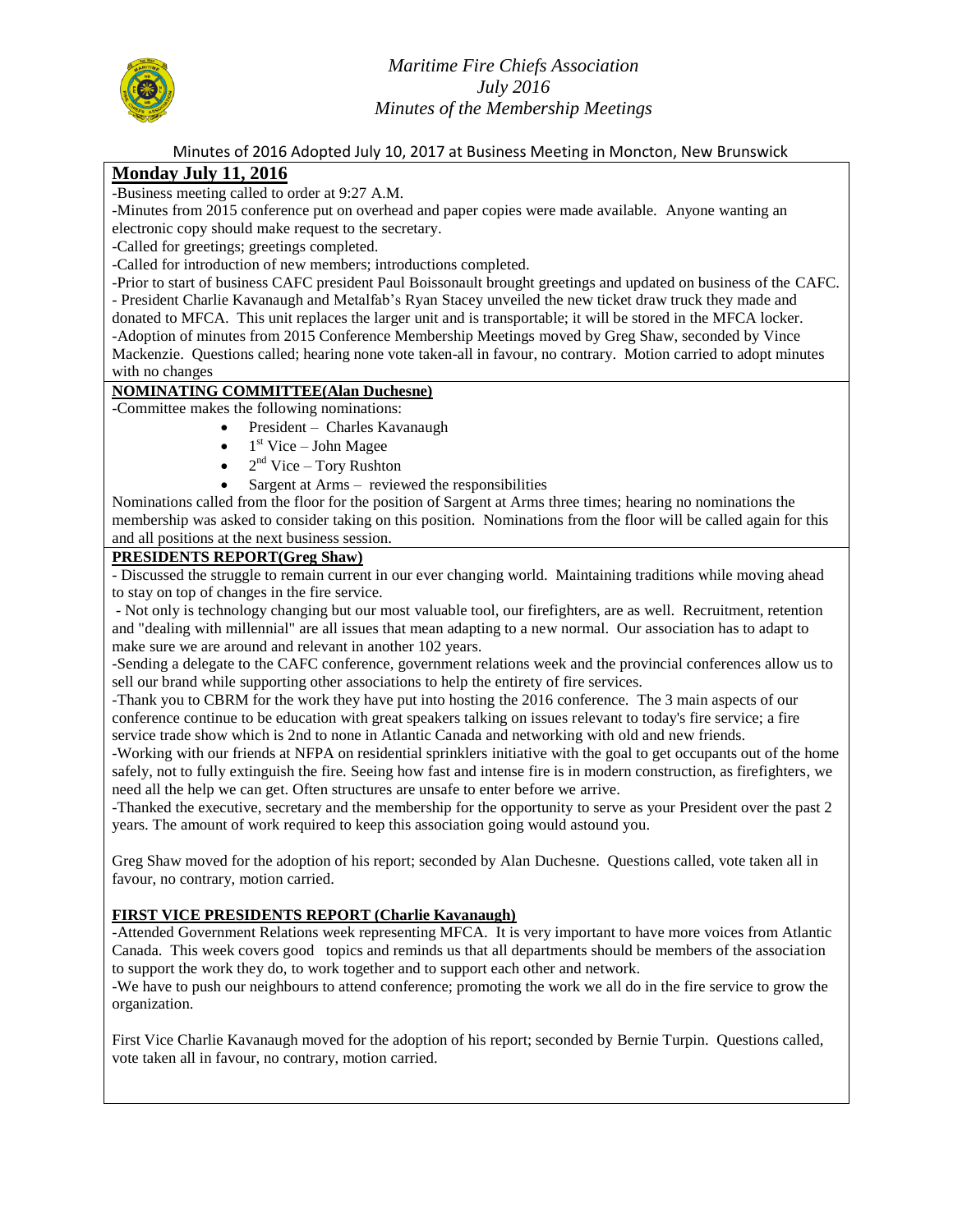# **SECOND VICE PRESIDENT(John Magee)**

-Attended the three board meetings

-In the fall represented MFCA in Gander, Newfoundland at annual conference. Brought greetings and backed the movement for sprinkler systems in residential buildings.

John Magee moved for the adoption of his report; seconded by Bernie Turpin. Questions called, vote taken all in favour, no contrary, motion carried.

Greg Shaw called for approval for all business conducted by the Board of Directors since last annual meeting; seconded by David Mckinley. Questions called, vote taken all in favour, no contrary, motion carried.

# **Tuesday July 12, 2016**

#### **SECRETARY/TREASURER REPORT (Lisa Lomond)**

### **Secretary Report**

-No communication to report.

### **Treasurer Report**

-Reviewed the 2015 financial report. -Presented the 2016 budget.

Lisa Lomond moved to adopt the treasurer's report; Alan Duchesne seconded. Questions called, vote taken all in favour, no contrary, motion carried.

## **FINANCIAL REPORT (INVESTMENTS) (John Magee)**

-The investments are diversified as follows: 35.9 % Canadian equities/Canadian stocks; 29.48 Fixed Income Investments and 34.6% Foreign Equities

- Investment account \$148,952.03 with a \$10,000.00 deposit from operating account giving a final total value with investment income of \$163,672.58. The investment saw a 3.4% increase.

-Since inception in July 2009 of \$108,731 the portfolio has had a total increase of just over 7%.

John Magee moved the adoption of Investment Report; seconded by Charlie Kavanaugh. Questions called, vote taken all in favour, no contrary, motion carried.

#### **DIRECTOR'S REPORTS**

#### **NEW BRUNSWICK (Conrad Landry)**

-Adopted the TMR system it is proving to be effective; currently a few government agencies are utilizing and most government and station will be able to opt in to use this system.

-Adopting the road to mental readiness.

- Conducting a train the trainer session in August.

-Working toward getting a mobile burn unit for the province to circulate for training.

-Working on the Fire Prevention Act including a Fire Act not just a Fire Prevention Act.

-Province has an accredited education unit and NBCC is looking for accreditation also.

Provincial Director Conrad Landry moved for the adoption of his report; Dave Mckinley seconded. Questions called, vote taken, all in favour, no contrary- motion carried.

#### **NOVA SCOTIA (Rod Nielson)**

-Changes and challenges in government media coverage such as amalgamation and shared services will affect the fire service in the province.

-The Government of NS is clear they are not responsible for operation of the fire service. Not all Municipalities are on board with this.

The Municipal Government Act was developed in 1999 and is currently under review. The first amendment was out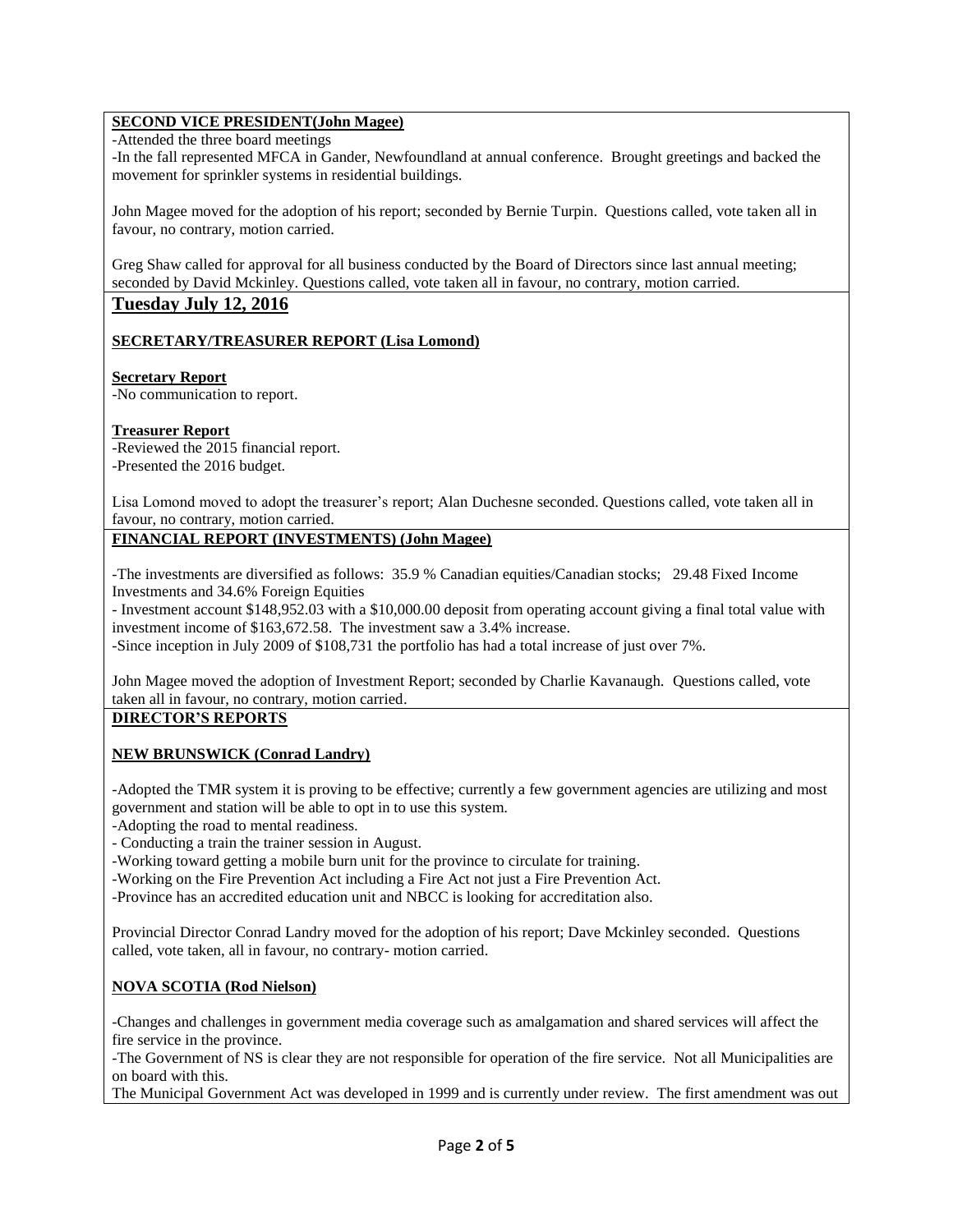yesterday and mostly just took care of housekeeping items. Section 10 which pertains to fire service will be done later.

-There has been no action on the report because the province deems it is not responsible, it is the municipality's responsibility.

-Trying to get the municipal units on board. A few months ago there was a call for a consultant and one has been hired and the first meeting was last week. We are looking for the municipality to recognize their responsibility with provincial legislation. It is a convoluted process to get changes through.

-Proud of our first Government Relations Day last October. We took ideas from the national model. It was a one day event in NS. We suggested meeting with caucuses and this proved very successful to fix some problems. -Unique to NS is our MFR system; looking after our mental health in NS. Proud of the system and have received awards for trunk radio in the province. Mental health is very structured and our volunteers are well trained. -On the board of the National Advisory Council and on a committee group for education of fire officers for CAFC. There are currently no applicants from the area and we are looking for someone who would like to be on a pilot program. If anyone is interested in enrolling please let Rod know.

-If you want to see and affect change make sure you are involved in Regional, Provincial and National campaigns and organizations to help us move forward.

Provincial Director Rod Nielson moved for the adoption of his report; Tory Rushton seconded. Questions called, vote taken, all in favour, no contrary- motion carried.

# **NEWFOUNDLAND & LABRADOR (VINCE MACKENZIE)**

-Have a new president Dwayne Antle. Vince will be the past president as of August after 24 years on the Executive Board for the province.

-Presented to the Government Social Policy Committee; the economy in the province is in a significant deficit currently. Hard decisions are being made and funding has been decreased and will continue this way. -Have been able to keep the We have been able to hold onto the equip

-Stress management grant in the province for \$30,000 for mental health first aid and education.

-Province is working on regionalization for fire response in the province; currently in unincorporated areas departments will not respond to calls outside their area.

-Working with Occupational Health and Safety Committees of firefighter safety.

-Autism awareness education is being conducted in the province and is being sponsored by the association and the Kinsmen through community outreach for Autism response for firefighters. There have been hundreds through the program in the past couple months

-Fire Commissioner's Office conducted assessments on provincial fire departments. This report was sent to the Municipal Government and since this about 25 departments have closed and others have determination of their capability.

-Grand Falls Windsor has had 22 people in an 8 days courses/fire school. Conducted by bringing all resources to one area. There were over 500 participants in all.

-Very active politically in the province and branching out through training.

Provincial Director Vince MacKenzie moved for the adoption of his report; Dwayne Mellish seconded. Questions called, vote taken, all in favour, no contrary- motion carried.

#### **PRINCE EDWARD ISLAND (GREG SHAW)**

-New provincial president last year Rod MacDonald.

-Dealing closely with the provincial government working on recruitment; retention; and preventative cancer.

- There is now a permanent employee at the fire school

-Working with the Worker's Compensation Board and has been updated to include Post Traumatic Stress Disorder which is a major accomplishment for fire services.

-Office of the Fire Marshal has updated the Hazardous Materials Team and Hazardous Equipment Training; working on cost recovery for that team.

-Training employees and in approximately two months will be switching at the dispatch center

-Working on getting an employee for the fire school to keep track of the students and money.

- The Trunk Radio's are utilizing the 700 MHz frequency and are all working on same channel. This has been very successful.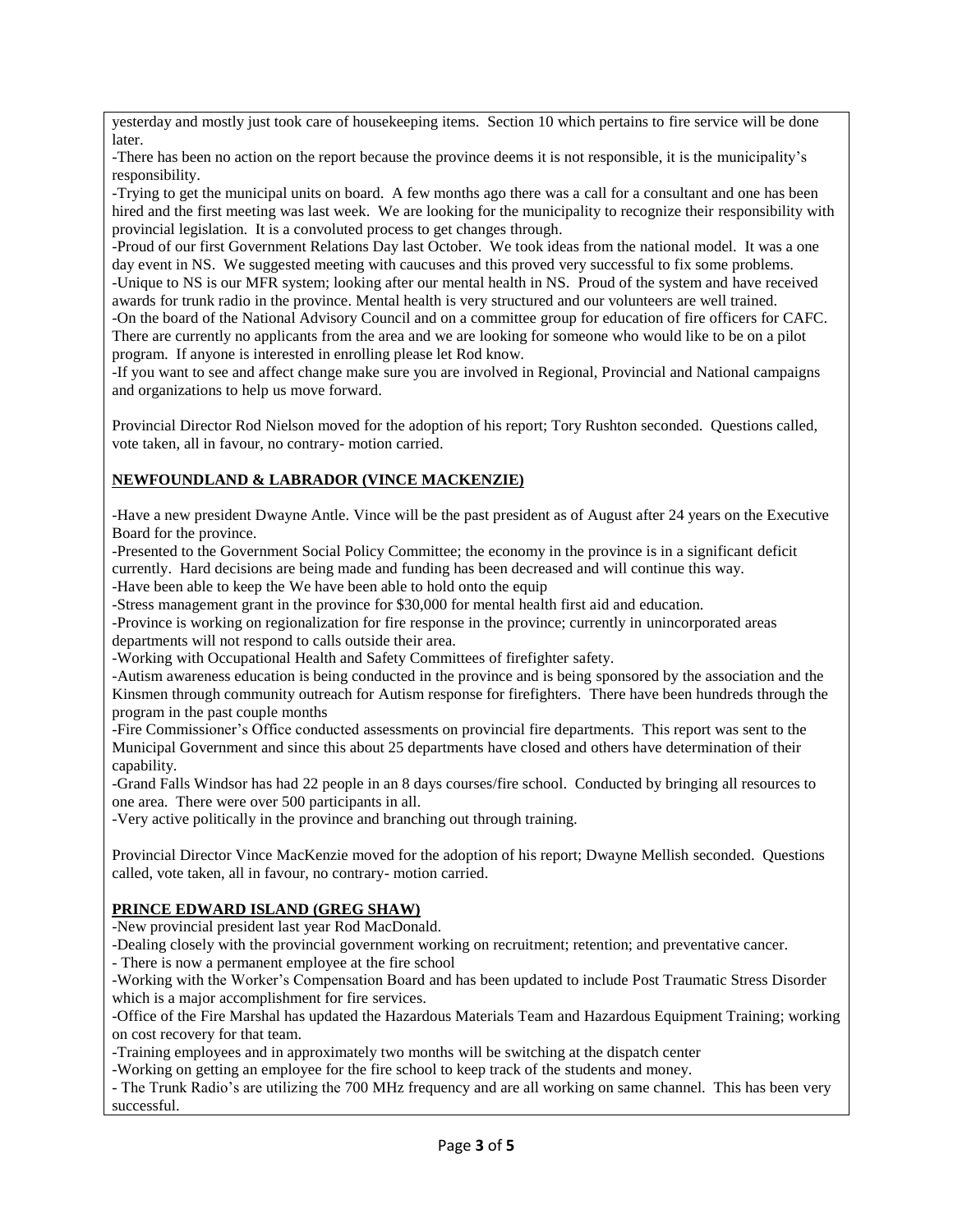Provincial Director Greg Shaw moved for the adoption of his report; Rod MacDonald seconded. Questions called, vote taken, all in favour, no contrary- motion carried.

### **Tuesday July 7, 2015 COMMITTEE REPORTS**

## **NOMINATING COMMITTEE (Alan Duchesne)**

-For the position of President the committee recommends Charlie Kavanaugh. Called for nominations from the floor three times; hearing none we will cast a ballot for Charlie Kavanaugh for President.

- For the position of First Vice President the committee recommends John Magee. Called for nominations from the floor three times; hearing none we will cast a ballot for John Magee for First Vice President.

-For the position of Second Vice President the committee recommends Tory Rushton. Called for nominations from the floor three times; hearing none we will cast a ballot for Tory Rushton for Second Vice President.

-For the position of Sargent at Arms the committee recognizes an offer from Owen Collins from Aylesford. Called for nominations from the floor three times; hearing none we will cast a ballot for Owen Collins for Sergeant at Arms.

Alan Duchesne moved to adopt the Nominating Committee report; John Magee seconded. Questions called, vote taken all in favour, no contrary, motion carried.

# **CONSTITUTION & BY-LAW COMMITTEE** (Bernie Turpin)

-No motions or resolutions were received this past year.

-Reviewed the process to submit any questions or suggestion to Bernie Turpin for review.

Harmon Illsley moved to adopt the Constitution & By-Law Committee report; Terry Raine seconded. Questions called, vote taken all in favour, no contrary, motion carried.

Announcements:

-Regret to inform group that we just received word that Chief Tom Corkum of spring hill has passed away. -Announcement that Chief Dave Beck's funeral, a long time member of MFCA, is on Friday. Anyone wishing to attend should meet at 12:00 noon to march, or if unable to march there will be transportation available.

### **TRAINING COMMITTEE**(Vince MacKenzie)

-MFCA Sponsored training tour was successful with Bob Kissner and SLICER training.

-Started this about 4 years ago with Gord Schriner and Call Signs for Life followed by Ryan Pennington and Hoarding. Last year we didn't have a Training Tour.

-Continues to be a lot of good feedback and Chief Dwayne Mellish added that it was an excellent presentation with a large audience.

-Want to be able to provide to our membership as a very cost effective way of bringing training to the provinces. We open it to entire fire services and this year's sessions were close to break even, however, we do budget for this important initiative.

-Reviewed numbers attending per province at a cost of \$20.00 per attendee.

-Having the sessions on weekends seemed to go better than the 10 day tour with week day training with volunteer's schedules.

-Thank you to Bob to give up three weekends to come to the 4 Atlantic Provinces and educate so many.

-We are looking at another session next spring and the new executive will discuss possibly having a fall session if possible.

Vince MacKenzie moved for the adoption of his report; Charlie Kavanaugh seconded; Questions called, vote taken, all in favour, no contrary- motion carried.

### **HONOURS COMMITTEE (Harmon Illsley)**

- The committee met October 8, 2015 to conduct business. Reviewed membership list for eligible members for the 25 year membership recognition award.

-The committee did not recognize anyone at the meeting for a special recognition award for service; however, since that meeting Terry Raine's name was brought forward. Harmon made a motion for Honourary Membership for